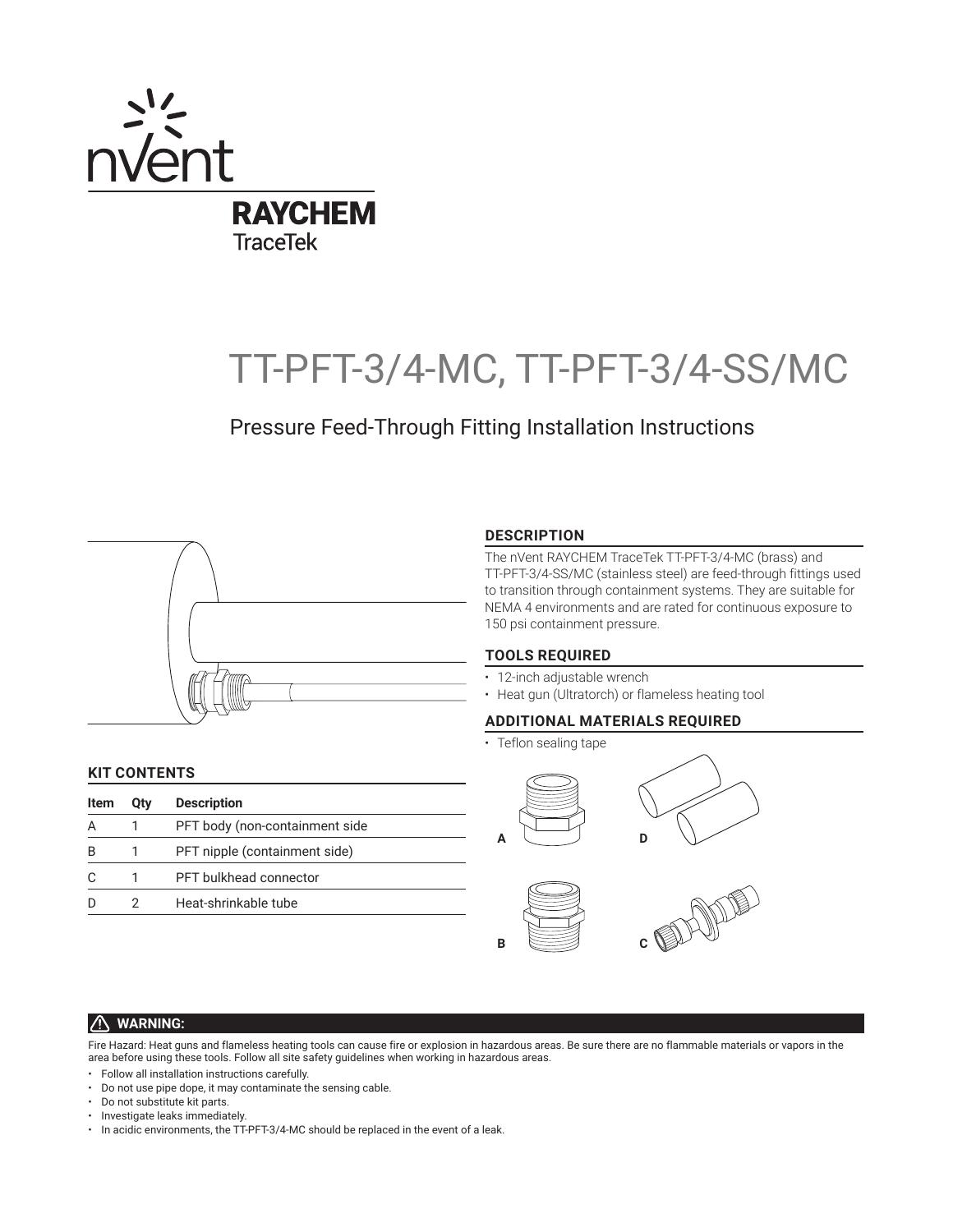## **Note: Factory recommended mounting positions are top and side only**

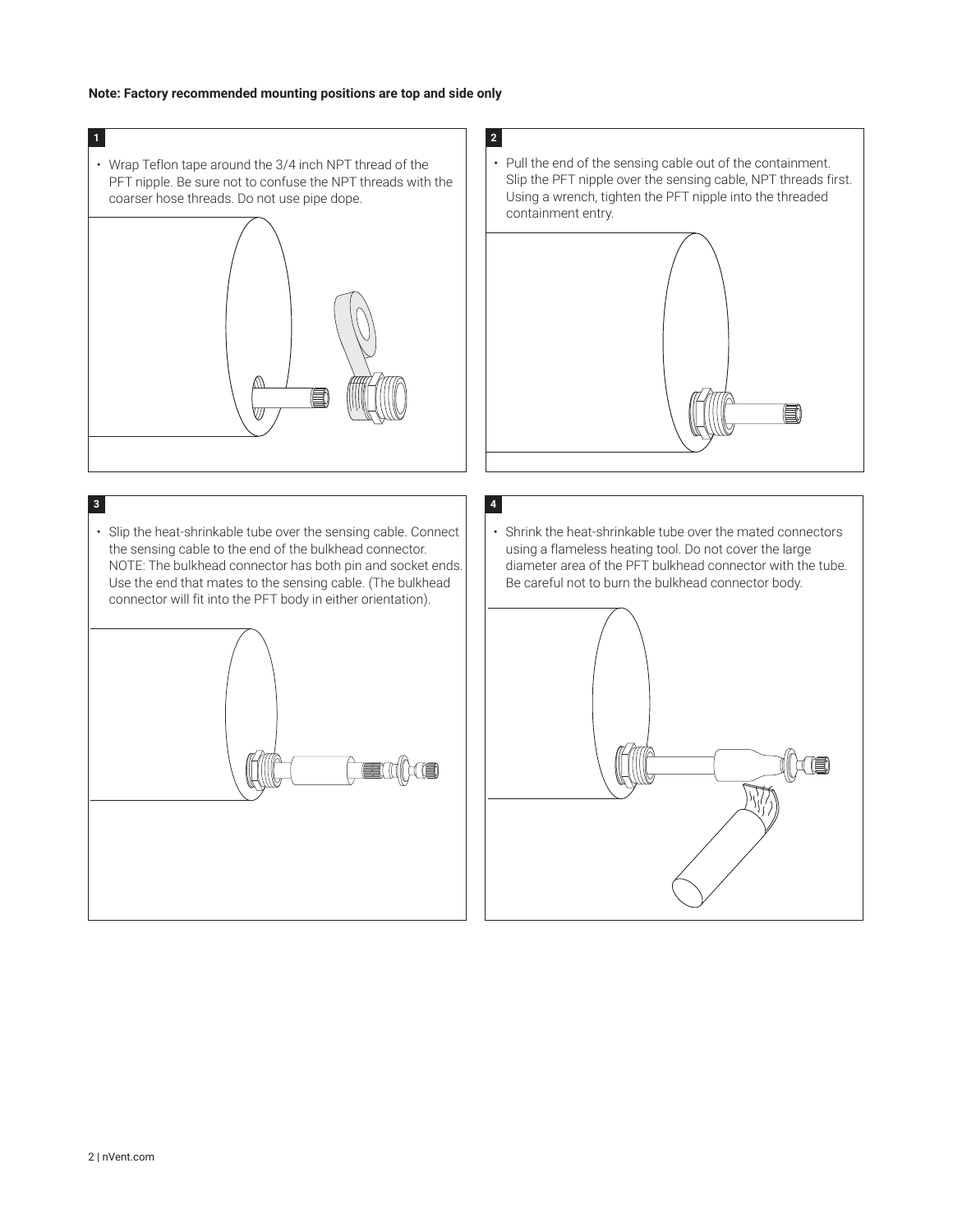

• Seat the bulkhead connector in the PFT nipple.  $\|\cdot\|$  Prepare the connecting jumper cable or sensing cable by slipping the PFT body over the connecting cable, NPT threads first. Slip the second heat-shrinkable tube over the connecting cable. Connect the outside cable to the bulkhead connector. Shrink the tube over the mated connection.



• Hand tighten the PFT body onto the PFT nipple. Finish tightening with a wrench 1/6 turn (do not over-tighten). Jumper cable to be installed per local codes. If a junction box is used, fasten the PFT body to the junction box with a 3/4 inch lock nut. **7**